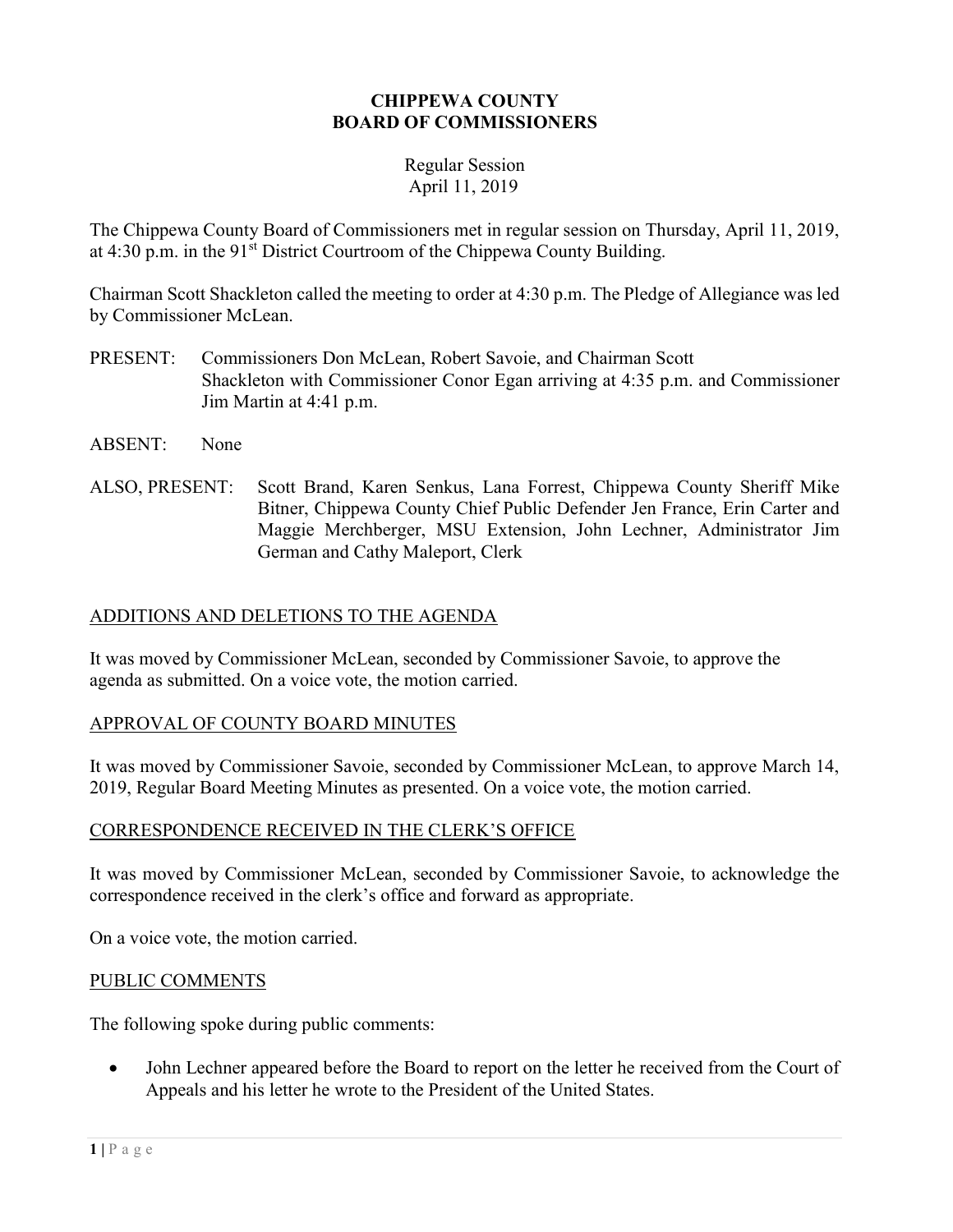Margie Merchberger 4-H Program Coordinator for Chippewa County appeared before the Board to provide an overview of what 4H offers our community.

#### ADMINISTRATOR'S REPORT

Jim German, given for informational purposes only - no action items.

#### NEW BUSINESS

#### RESOLUTION 19-09

#### SPECIAL TRIBUTE HONORING ROSS N. ROE

It was moved by Commissioner McLean, seconded by Commissioner Savoie, to approve Resolution 19-09 as follows:

RESOLUTION NO. 19-09



#### SPECIAL TRIBUTE HONORING Ross N. Roe

- WHEREAS, the County of Chippewa and its residents remember and honor a community businessman, innovator and leader Ross Roe upon his passing March 5, 2019; and
- WHEREAS, Ross Roe was a local businessman who started Roe Chevrolet Oldsmobile in 1967; and in 1969 was one of the original founders who was instrumental in originating the world-class professional race – the SOO International 500; and
- WHEREAS, in honoring a special community citizen and leader, we recognize Ross Roe as a businessman, leader, snowmobile enthusiast, and friend; through his business skills and his professionalism has placed him in the highest of honors; and
- WHEREAS, Ross Roe has earned the respect and gratitude of the citizens of Chippewa County through his many contributions to the community; through the innovations and dedication to community service, he made a huge impact on the betterment of life in Sault Ste. Marie and Chippewa County; and
- WHEREAS, the County of Chippewa and its residents will share in honoring Ross Roe, and taking this time to remember his contributions to the community and to commemorate the commitment to a better place which he has inspired; and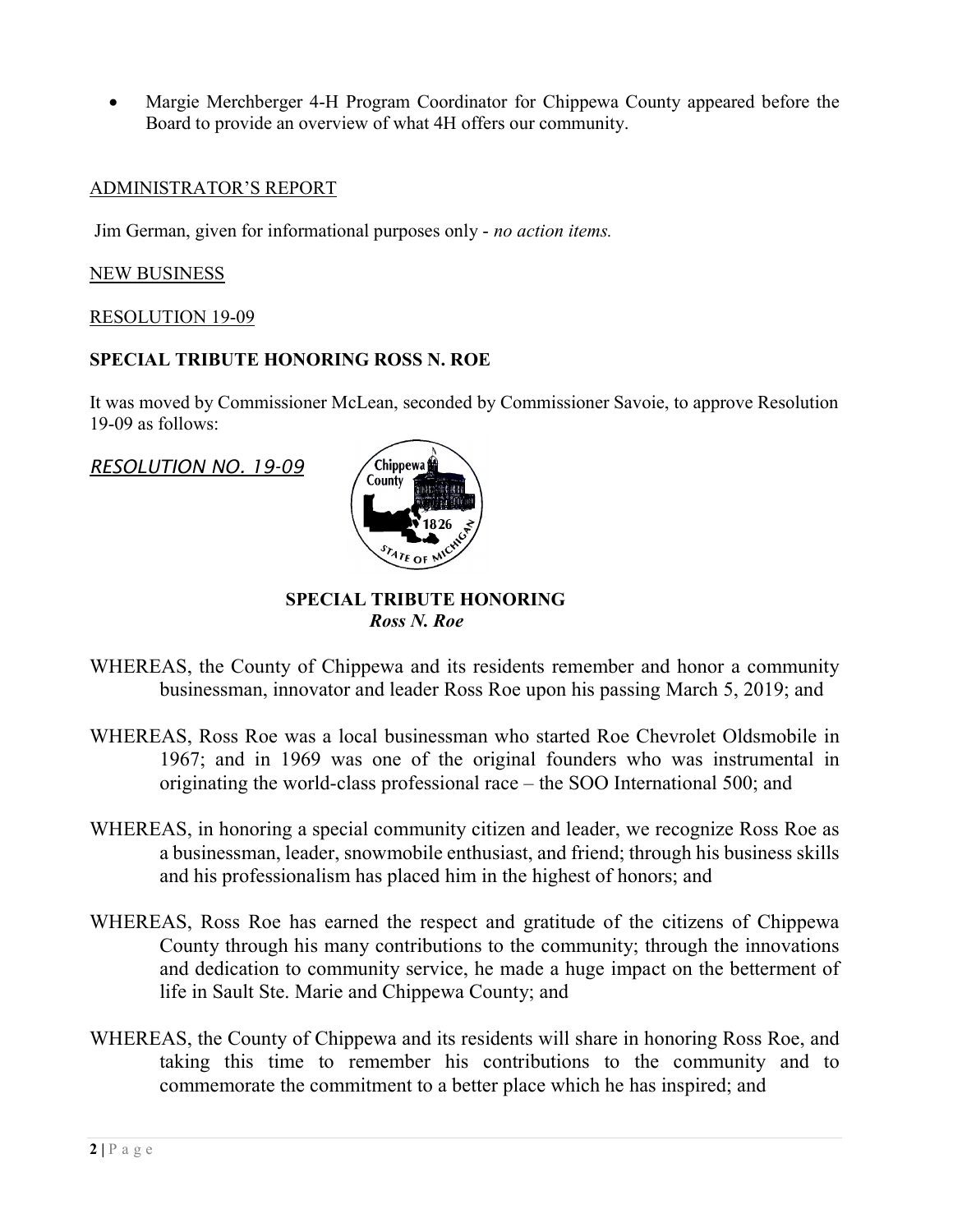NOW, THEREFORE BE IT RESOLVED, that the members of the Chippewa County Board of Commissioners, on behalf of the citizens, friends, and family of Ross Roe officially honor him with this Special Tribute for his accomplishment and of our gratitude for the contributions he has made for Sault Ste. Marie and Chippewa County.

# A VOTE WAS TAKEN AS FOLLOWS

AYES: Commissioners Egan, Martin, McLean, Savoie and Chairman Shackleton

## NAYS: None

# THE RESOLUTION WAS DECLARED ADOPTED.

## EUP TRANSPORTATION AUTHORITY BOARD RESIGNATION

It was moved by Commissioner Savoie, seconded by Commissioner Egan, to accept Mr. Kibble's resignation. A discussion followed which included Commissioner Egan emphasizing that Mr. Kibble was a true asset for Chippewa County and Chairman Shackleton adding that a letter of thanks or resolution should be prepared. On a voice vote, the motion unanimously carried.

It was moved by Commissioner Savoie, seconded by Commissioner Egan, to seek additional applicants for the EUP Transportation Authority Board to fill John Kibble's position. A brief discussion followed.

On a voice vote, the motion carried with Commissioner Martin voting Nay.

## STANDING COMMITTEE REPORTS

# PERSONNEL, EQUALIZATION, TRANSPORTATION, HEALTH AND SOCIAL SERVICES

Commissioner Egan, Chairman – April 4, 2019

## Arbitration of Disputes and Employment at Will – New Policy

The Committee reviewed a new proposed policy "Arbitration of Disputes and Employment at Will", which will need to be signed by all non-union, non-elected employees of the County. This arbitration policy and the program will be in effect 90 days after the date of adoption by the Board of Commissioners. The policy establishes a protocol for the County and its employees when differences arise between the employee, the county, or co-employees arising out of or relating to the employee's employment with the county.

It was moved by Commissioner Egan, seconded by Commissioner Martin, to approve the new policy "Arbitration of Disputes and Employment at Will", which will establish a better system. A discussion followed with Chairman Shackleton communicating his concern with the wording in the minutes. He indicated that it needs to made clear to employees, that when we say it will need to be signed, it makes it sounds as though you have to sign it to agree to it, that's not the case, they need to be aware and informed of it.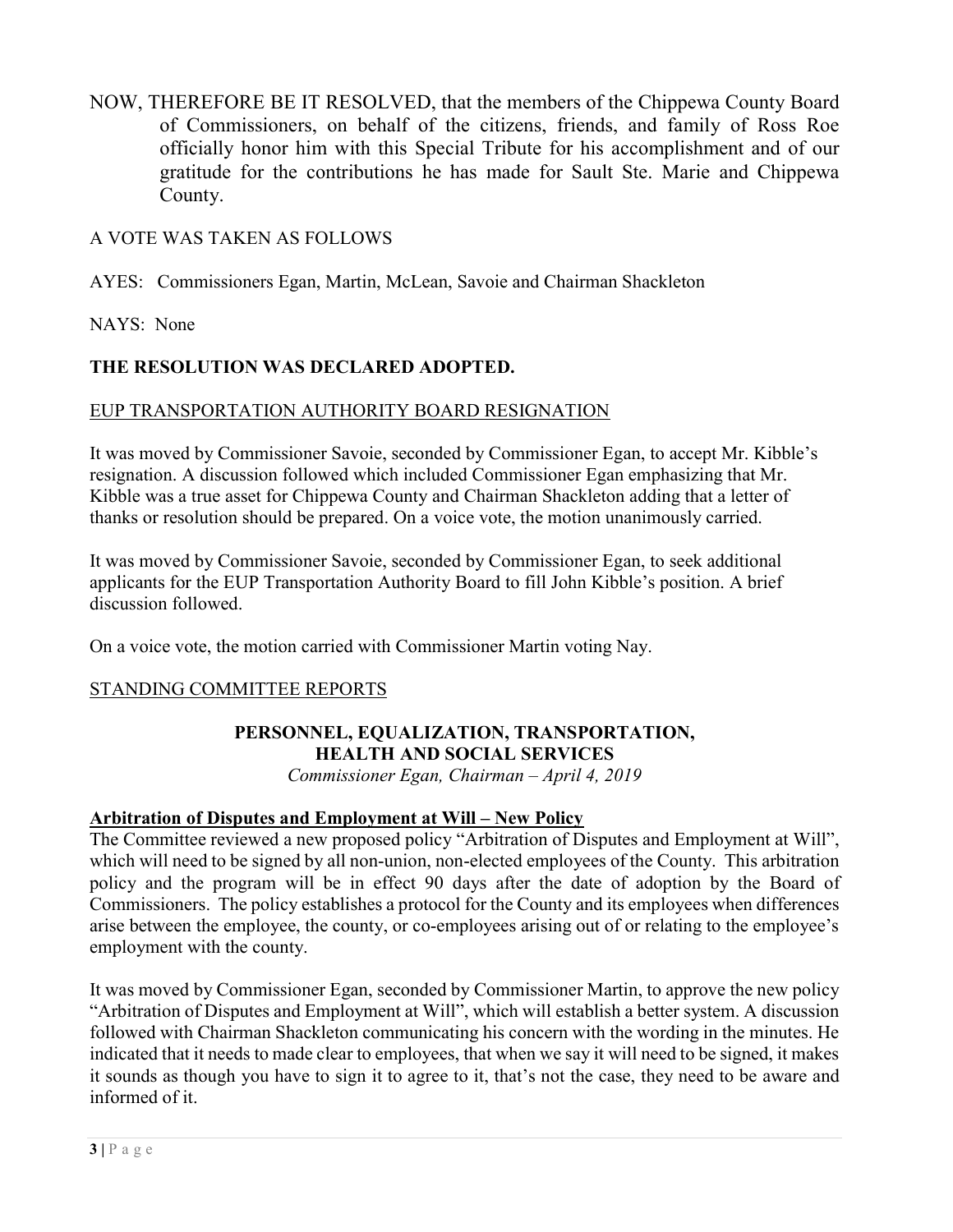On a voice vote, the motion carried.

# Bylaws of the Central Dispatch Board of Directors – Policy 603 Update

The Committee reviewed Policy 603 – Bylaws of the Central Dispatch Board of Directors; and three changes were offered by Director Michelle Robbins, these changes follow the practices of the Board and update the Controller to Administrator verbiage.

It was moved by Commissioner Egan, supported by Commissioner Savoie, to approve Policy 603 Bylaws of the Central Dispatch Board of Directors as amended. On a voice vote, the motion carried.

# Magistrate – District Court – On call Hours Pay

Circuit Court Administrator Ojala addressed the Committee regarding payment for Magistrate oncall hours for District Court employee Roxanne Bosley. Ms. Bosley now serves on the rotation for Magistrate work every fourth week; although this was not a change to her job description, it was something she previously was not requested to cover, and additional pay was not requested when the job description was updated by the previous Judge. The County has employees who receive no callout pay and employees who receive pay, Only when called out, not just for being on-call. Discussion followed.

It was moved by Commissioner Egan, seconded by Commissioner Savoie, to pay two (2) hours only when called out for the Magistrate position, noting there could be multiple call-outs during a 24-hour period. A brief discussion followed. On a voice vote, the motion carried.

# Equalization and Apportionment - Agenda Items 2019 County Equalized Values.

Equalization Director Kennedy reviewed the process of arriving at equalized values, including land value, economic condition factor, appraisal, and sales studies. She discussed the assessor and Board of Reviews function in the process, and ultimately the role of county and state in establishing equalized value.

Kennedy went on to present the 2019 County Equalized Values. The total 2019 Equalized Value for the county is \$1,366,726,575 which is an increase of 1.45% over the County's 2018 Equalized Value.

She explained that the values presented on the report are the basis for completing the State required forms which must be completed and sent to the State before the first Monday in May. The equalization process and the valuations presented were discussed in detail.

It was moved by Commissioner Egan, seconded by Commissioner Savoie, that the equalized values as presented by Equalization Director Kennedy, be adopted as reported and that all state-required forms regarding the same be completed and filed as required by statute.

On a voice vote, the motion was unanimously carried.

# 2019 Tentative Taxable Values

As an informational item, Equalization Director Kennedy also presented the TENTATIVE 2019 TAXABLE VALUES. She explained the capped value formula as it relates to taxable values and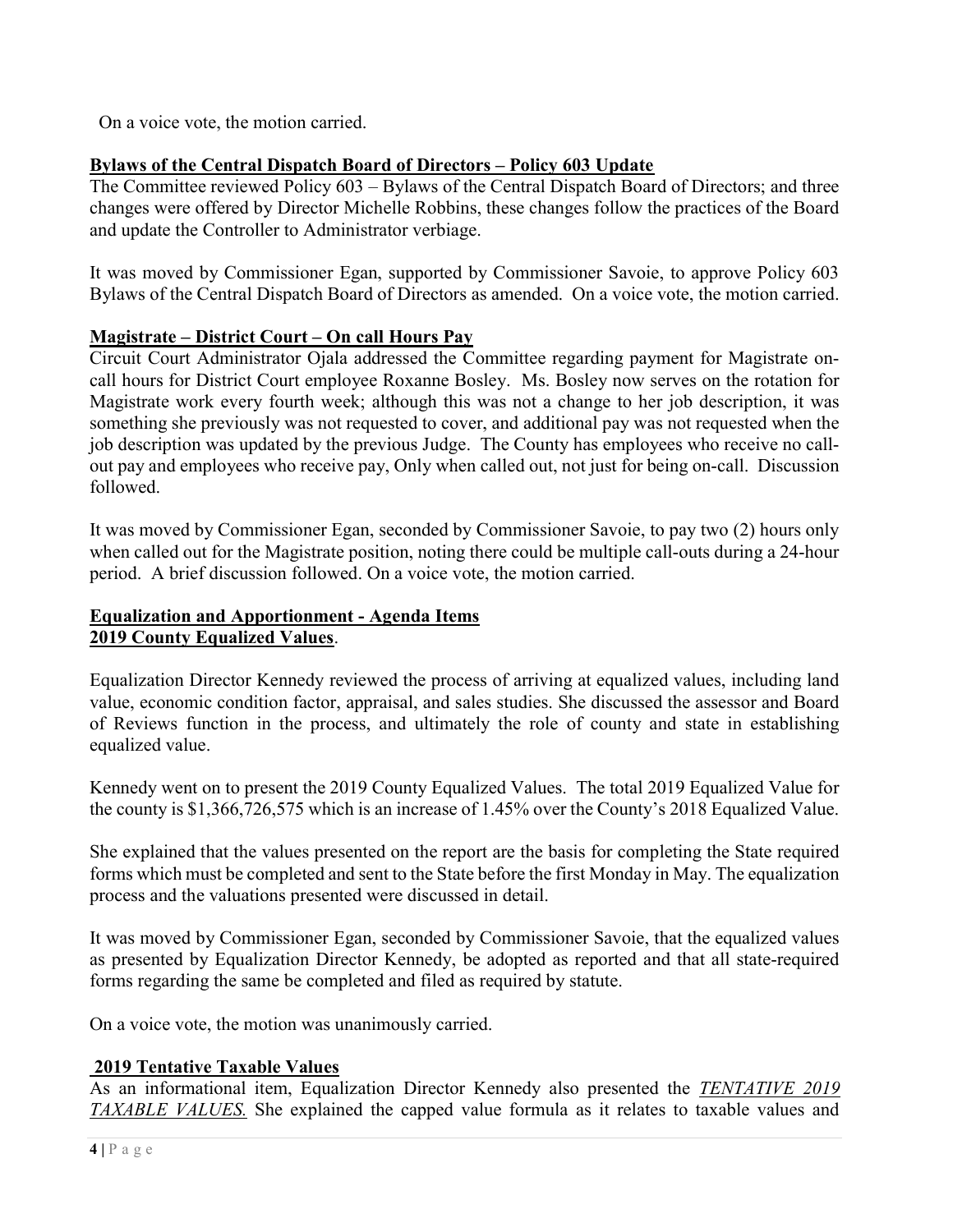Tribunal issues that affected this year's taxable value changes. It was explained that the county's projected tentative taxable value based on its equalized value is \$1,152,057,665, which is a projected increase of \$11,396,688 over the County's 2018 value. The total Tentative DNR taxable value for 2019 is \$18,288,294 which is an increase of \$428,446 over the DNR's 2018 taxable value. The final taxable values for the county will be calculated in May after preliminary State equalization occurs and after school operating exemption information has been provided by the local assessors.

It was moved by Commissioner Egan, seconded by Commissioner Martin, that the Tentative 2019 Taxable Values presented by Director Kennedy be accepted in the minutes.

On a voice vote, the motion was unanimously carried.

# Truth in Taxation Public Hearing

Director Kennedy reviewed the process of establishing the County's operating millage rates, the time table involved, and the necessity of holding a Truth in Taxation Public Hearing at the June  $13<sup>th</sup>$ meeting of the County Board of Commissioners.

It was moved by Commissioner Egan, seconded by Commissioner Savoie, that the information presented be accepted into the minutes and that the Truth in Taxation Public Hearing be scheduled for the June 13, 2019 meeting of the County Board, and that Director Kennedy, as soon as the necessary data is certified and compiled, submit the pertinent information to the Administrator's Office and the Board so that the hearing may proceed within the deadlines established by law.

 A discussion followed which included the importance of Ms. Kennedy's work. The Board applauded her efficiency and professionalism.

On a voice vote, the motion was unanimously carried.

It was moved by Commissioner Egan, seconded by Commissioner Savoie, to accept the Personnel, Equalization, Transportation, Health and Social Services meeting minutes of April 4, 2019, as presented. On a voice vote, the motion carried.

#### FINANCE, CLAIMS AND ACCOUNTS COMMITTEE MEETING MINUTES Commissioner Martin, Chairman – April 4, 2019

## AGENDA ITEMS

# Health Department – Audit FYE 9/30/2018 (Anderson, Tackman & Co)

The Committee was updated on the progress of the Chippewa County Health Department's 9/30/2018 Audit; at this time due to some unanswered questions by the SOM; the Committee was requested to pass a motion that would allow Accountant Chuck Leonhardt, approve the release of the CCHD FY2018 to the SOM, once he is satisfied and to have Anderson, Tackman & Company present the audit at the next Finance, Claims, and Accounts meeting in May.

It was moved by Commissioner Martin, seconded by Commissioner Egan, to authorize Chuck Leonhardt to release the Chippewa County Health Department FYE 2018 audit to the State of Michigan, when he is satisfied with its completion and to have Anderson, Tackman & Company present the audit at the May Finance, Claims and Accounts meeting. On a voice vote, the motion carried.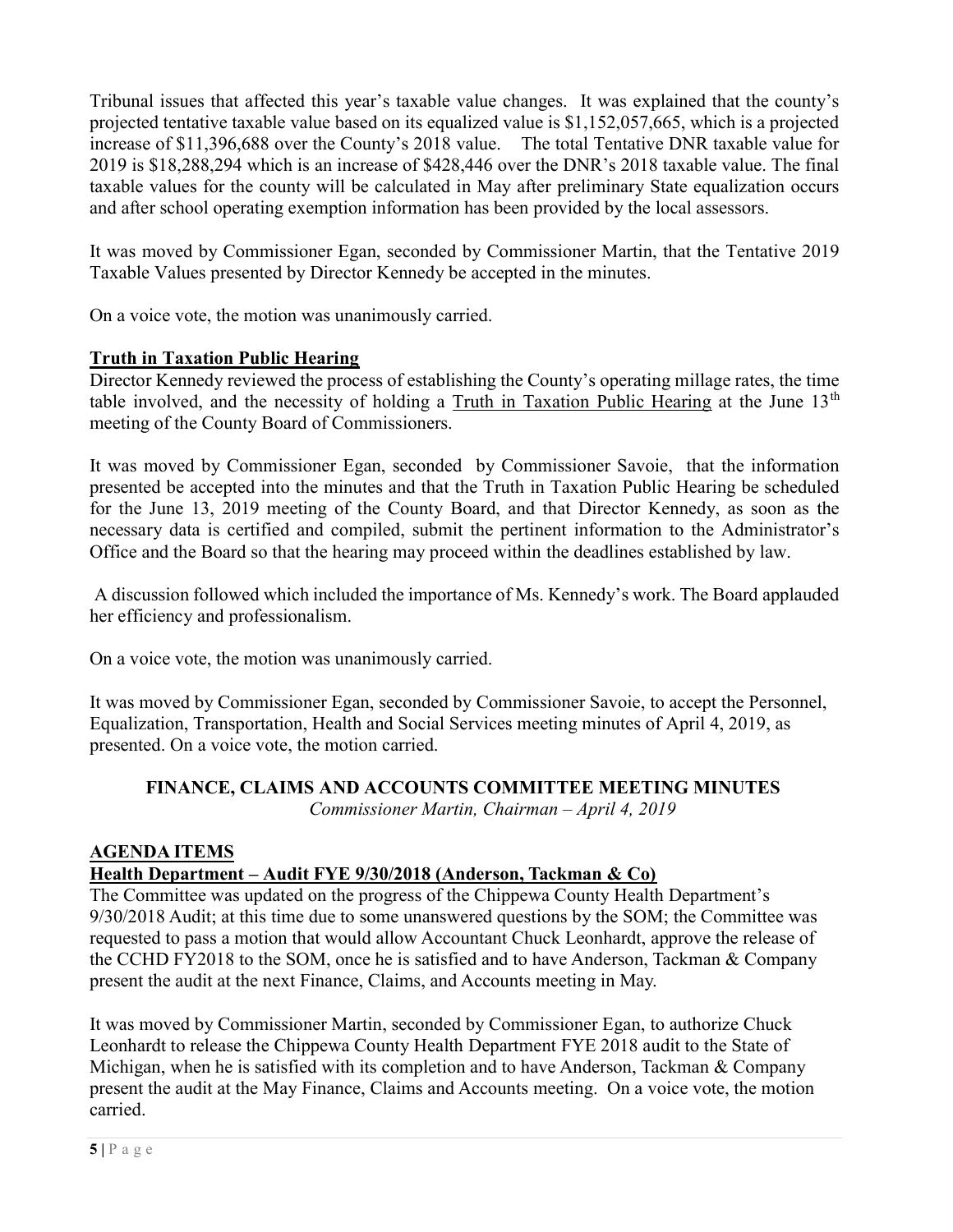# Health Department – Fixed Food Policy 903

The Committee reviewed the previously updated Fixed Food Policy 903; to address non-profit organizations. It was suggested that non-profit organizations be given a 25% discount for Policy 903. Discussion and examples of increases were discussed, as well as, the Committee's future reviews of policies.

It was moved by Commissioner Martin, seconded by Commissioner McLean, to update the Fixed Food Policy 903, to include a 25% discount for all non-profit organizations. On a voice vote, the motion carried.

## Public Defender – MIDC – Indigent Defense Budget 10/1/2019 to 9/30/2020

Chief Public Defender Jennifer France presented to the Committee an overview of the proposed Indigent Defense System Budget, which is due April  $30<sup>th</sup>$ , the overview included a PowerPoint presentation, showing the changes between the prior year and upcoming budget. Ms. France reviewed her prior year case numbers; she discussed a pilot program for case management; her overflow cases (currently five (5) additional attorneys on contract); she covered supplies/services, training/travel/ equipment; contractual services for experts, investigators and attorneys' and the personnel and fringe benefits. Dialogue between the Committee and Ms. France continued with many questions about the grant, policies and the requirements; as Ms. France had indicated huge increases in pay through the Indigent Defense Grant; based on the numbers Ms. France would be the highest paid employee other than the Judges. The Committee continued with the discussion until a tabling motion was presented; as too many questions were still outstanding.

Chairman Shackleton explained; it was tabled, but we do have before us the option tonight of approving a new budget which is basically the same as last years. He called upon the Administrator to provide more information.

Mr. German reported that the Board does not have to table this issue as attorney Steve Cannello has provided legal advice. He referenced the sheet with the orange highlights, is what we want to present. (see attached) He explained that he and Kelly still have to fill in the totals for the Deputy PD and the Assistant PD because Mr. Casey is being promoted to the Deputy Public Defender that's paid for by the county, and there still has to be a position hired in his position that will be paid for by the state, with the state grant. The raises, that raised concerns, have all been taken out with the exception of the 1% the county gave all employees. The salary and fringes will need to be verified. He suggested, instead of having another meeting, the commission approve this Indigent Defense System budget for the year October 1, 2019, to September 30, 2020, after Kelly and himself go over the final facts and figures and get everything down to the penny. He added; this is nothing like what was presented to you last time.

It was moved by Commissioner McLean, seconded by Commissioner Egan, to adopt this revised Indigent Defense Budget, as explained, and include specifically the verification by Kelly and Jim relative to the numbers.

On a voice vote, the motion carried, with Commissioner Savoie voting Nay.

# Public Defender – Private Investigator Service Agreement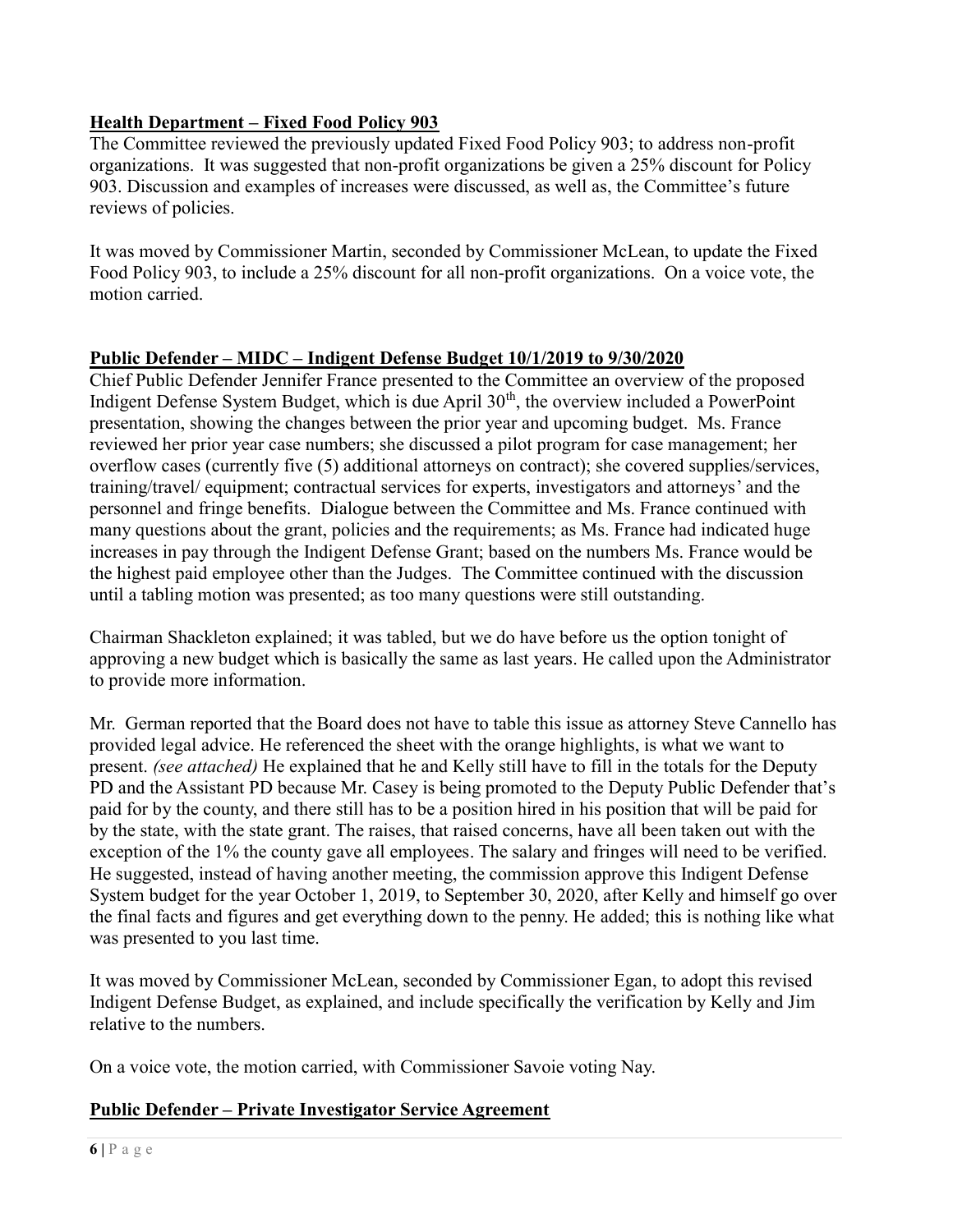The Committee was asked to approve a Private Investigator Service Agreement retroactively between the Public Defender's Office and Hill Investigations PLLC; for services to be provided and paid for from the MIDC Grant.

It was moved by Commissioner Martin, supported by Commissioner McLean, to approve the Private Investigator Service Agreement retroactively between the Public Defender and Hill Investigations PLLC. Discussion followed; with regards to County Policy being followed. Commissioner McLean clarified, "Just so I understand what we're voting on here, if we vote no, then we go out for bids to bring us in compliance with our policy and the state policy and proceed from there."

Chairman Shackleton suggested that if this fails the appropriate thing to do is to follow up with a motion authorizing the RFP's to be allowed.

On a voice vote, the motion Failed, with all Commissioners voting Nay.

It was moved by Commissioner McLean, seconded by Commissioner Savoie, to proceed along the lines that were explained and to go out for RFP's for private investigative service for the Public Defender's Office. A discussion followed.

On a voice vote, the motion carried.

# Central Dispatch – 2017 Stonegarden Grant Purchase 7 Motorola APX 4500 Radios Central Dispatch – Release RFP VHF Portable Radios

The Committee reviewed two items from Central Dispatch. The first being to approve the purchase of seven (7) Motorola APX 4500 mobile radios with 2017 Operation Stonegarden Grant funds at the price of \$3,219.50 each from Motorola, using the Michigan contract bid pricing. The next request was to release an RFP to purchase forty (40) Motorola XPR3500e portable 2-way radios with paging capability, for local fire departments using Title III funds.

It was moved by Commissioner Martin , seconded by Commissioner Savoie, to approve the purchase of seven (7) Motorola APX 4500 mobile radios, at the price of \$3,219.50 per radio, total not to exceed \$22,536.50 from 2017 Stonegarden Funds and to release the RFP seeking bids to purchase forty (40) Motorola XPR3500e portable 2-way radios per bid specifications utilizing Title III funds. Commissioner McLean complimented Central Dispatch for all that they do relative to Stonegarden. He indicated the money that they've asked for has gone to really good use.

On a voice vote, the motion carried.

# Equalization – Motion regarding missed date requirement

The Committee was requested to pass a motion acknowledging a statutory requirement that the County Board of Commissioners meet for an Equalization Session on or before the Tuesday following the second Monday in April, and note that the Committee as the Board's representatives have reviewed and approved the Equalization Report as of April 4, 2019.

It was moved by Commissioner Martin, seconded by Commissioner McLean, acknowledging the statutory date requirement and that the Committee as the Board's Representatives have reviewed and approved the Equalization Report presented by Equalization Director Sharon Kennedy on April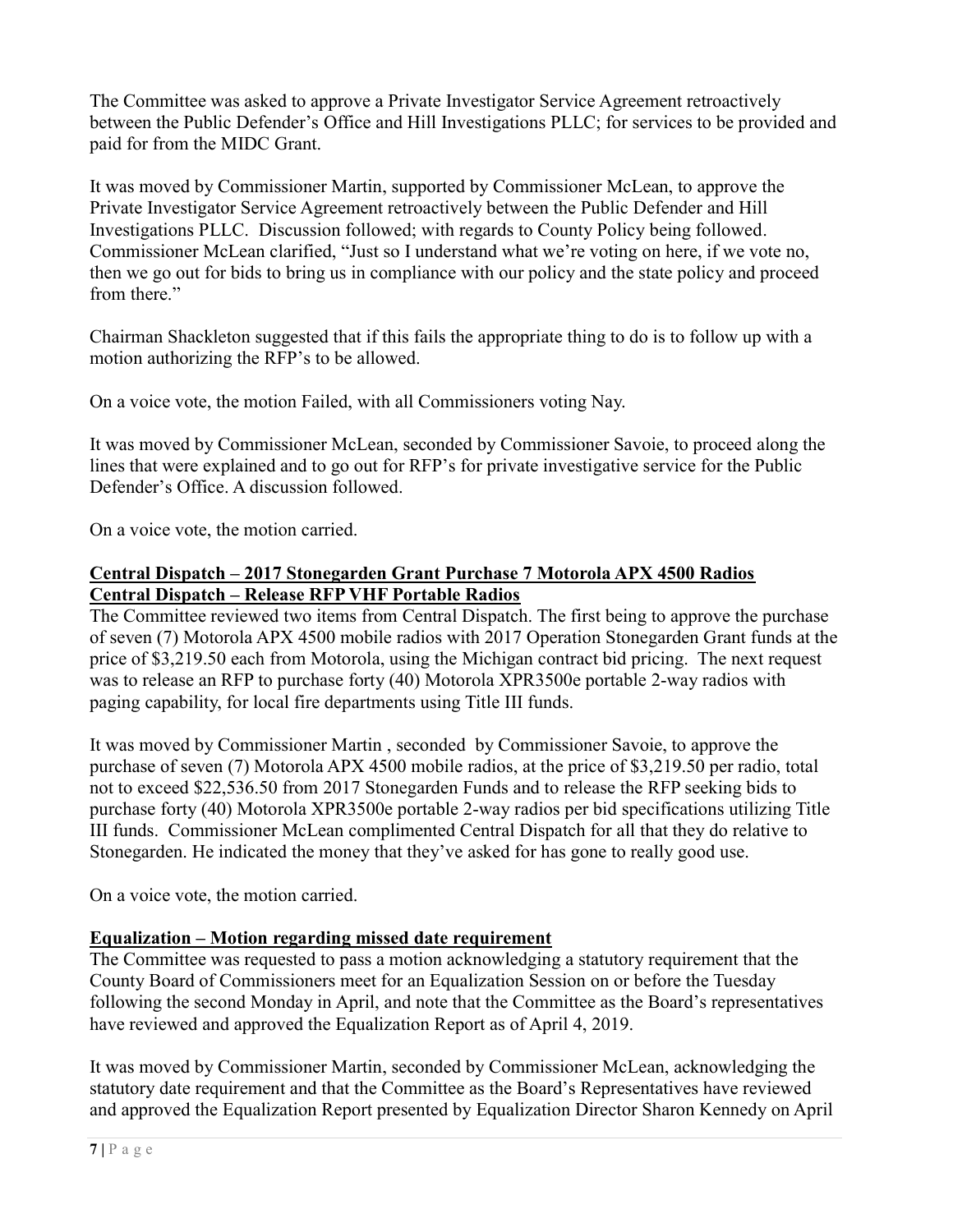4, 2019; and that the full Board will take the information into consideration and act on the issue at its Regular meeting to be held on April 11, 2019. A brief discussion followed. On a voice vote, the motion carried.

# Surveyor – 2019 Survey and Remonumentation Grant - \$125,755

The 2019 Survey and Remonumentation Grant from the Office of Land Surveying and Remonumentation was approved at the December 20, 2018, Commission meeting; in the amount of \$110,755 with Chippewa County contributing \$15,000 for total FY2019 project amount of \$125,755. Before the Committee, is the contracts for the 2019 Remonumentation Program which include:

•\$24,605 for William L. Karr, PS, Chippewa County Surveyor to oversee administration

- •\$44,800 for Rogers Land Surveying to complete 28 corners
- •\$14,400 for Sidock Group to complete 9 corners,
- •\$17,600 for Alpine Engineering to complete 11 corners,

•\$9,000 for William L. Karr, Chippewa County Surveyor to perform monument maintenance, and

 •\$4,800 divided among six Peer Review Professional Surveyor: Jeff Davis, P.S., Great Lakes Surveying; Neil Hill, P.S., Mackinac Country Land Surveying; Erik Lewicki, P.S., Foresight Land Surveying; Ginger L. Michalski-Wallace, P.S., Alpine Engineering; Larry Rogers, P.S., Rogers Land Surveying and Lawrence Weinreis, P.S., M.D.O.T.; all the documents need to be approved and authorized for signature by the Committee.

It was moved by Commissioner Martin, seconded by Commissioner Egan, to approve the Program Representative contract in the amount of \$24,605 for William L. Karr, PS, Chippewa County Surveyor; to approve three Monumentation contracts one for \$44,800 for 28 corners to Rogers Land Surveying, another for \$14,400 for 9 corners to Sidock Group, and \$17,600 for 11 corners to Alpine Engineering; approve one Maintenance Monumentation contract in the amount of \$9,000 for William L. Karr, P.S., Chippewa County Surveyor and to approve six Professional Service Agreements for the Peer Review Surveyors, total not to exceed \$4,800 for the following Surveyors: Jeff Davis, P.S., Great Lakes Surveying; Neil Hill, P.S., Mackinac Country Land Surveying; Erik Lewicki, P.S.; Foresight Land Surveying; Ginger L. Michalski-Wallace, P.s., Alpine Engineering; Larry Rogers, P.S., Rogers Land Surveying and Lawrence Weinreis, P.S., M.D.O.T. On a voice vote, the motion carried.

## Finance - Claims and Accounts

The Committee reviewed the bills and payroll presented for approval.

It was moved by Commissioner Martin, seconded by Commissioner Savoie, to recommend the approval of March bills and payroll as follows: the general claims totaling \$274,003.07, other fund claims \$346,062.79, payroll \$738,798.40, Health Department claims \$232,530.20 and Health Department payroll \$181,229.31 total claims \$1,772,624.03 and vouchers H-1 through H-265. On a voice vote, the motion carried.

It was moved by Commissioner Martin, seconded by Commissioner Savoie, to accept the Finance Claims and Accounts meeting minutes of April 4, 2019, as presented. On a voice vote, the motion carried.

# COMMISSIONER REPORT ON MEETINGS AS BOARD REPRESENTATIVE AND GENERAL